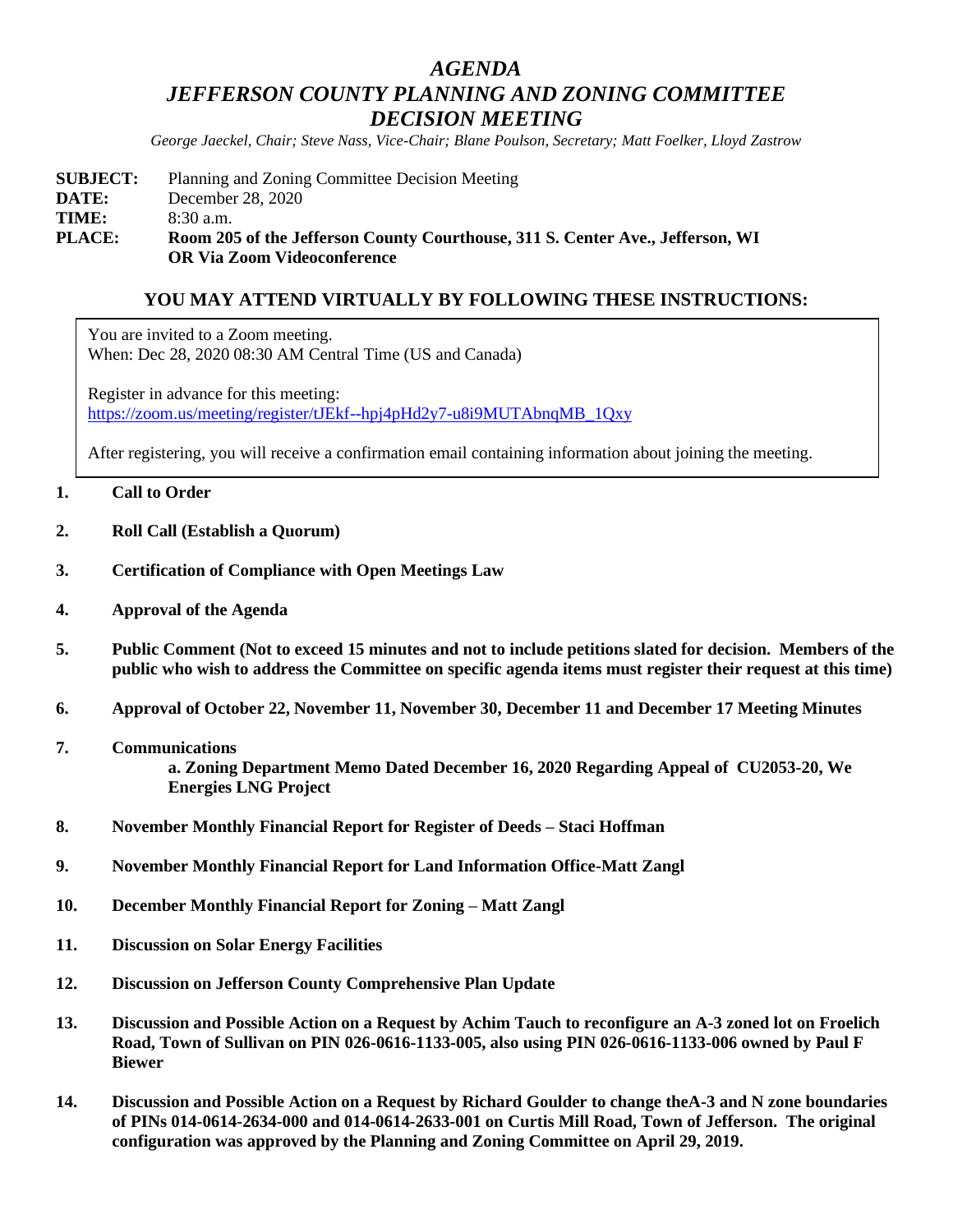## **15. Discussion and Possible Action on Petitions Presented in Public Hearing on December 17, 2020**

**R4283A-20 – Gregory Senft:** Rezone 2.1 acres of PIN 026-0616-1743-006 (9.274 Ac) for a new residential building site along **Rome Oak Hill Road** in the Town of Sullivan. This is in accordance with Sec. 11.04(f)1 of the Jefferson County Zoning Ordinance.

**R4284A-20 – Gregory Senft:** Create an approximate 7-acre Natural Resource zone near **Rome Oak Hill Road** in the Town of Sullivan from part of PIN 026-0616-1743-006 (9.274 Ac). This is in accordance with Sec. 11.04(f)12 of the Jefferson County Zoning Ordinance.

**CU2057-20 – Gregory Senft:** Conditional use to allow two horses in the proposed R-2 zone along **Rome Oak Hill Road** on PIN 026-0616-1743-006 (9.274 Ac), Town of Sullivan. This is in accordance with Sec. 11.04(f)1 of the Jefferson County Zoning Ordinance.

**R4285A-20 – Stephen Seyer & Elizabeth Laing:** Create a 5-acre lot around the home and buildings at **W8635 State Road 106** in the Town of Sumner, on PIN 028-0513-0914-000 (40 Ac). This is in accordance with Sec. 11.04(f)8 of the Jefferson County Zoning Ordinance.

**R4286A-20 – Dr. John Beltz/McFarlane Trust Property:** Create two new building sites of 3 acres each, one with a 2.8-acre A-2 zone attached and the other with a 5.1-ac A-2 zone attached. The sites are in the Town of Aztalan on **County Road V,** PINs 002-0714-0743-000 (10.979 Ac), 002-0714-0743-001 (4.25 Ac) and 002-0714-1812-000 (9.2 Ac). This is in accordance with Sec. 11.04(f)8 of the Jefferson County Zoning Ordinance.

**R4287A-20 – Robert & Barbara Dugan:** Rezone to create a new 3-acre building site along **County Road E** in the Town of Sullivan from part of PIN 026-0616-1443-001 (17.352 Ac). Rezone 0.7-acre of that same PIN to add it to adjoining property already zoned A-3. This is in accordance with Sec. 11.04(f)8 of the Jefferson County Zoning Ordinance.

**R4288A-20 – Dianne Owens & Paul Elliot:** Rezone PIN 008-0715-0232-001 (2.002 Ac) at **N7040 Saucer Drive** in the Town of Farmington. This is in accordance with Sec. 11.04(f)7 of the Jefferson County Zoning Ordinance.

**CU2058-20 – Dianne Owens & Paul Elliot:** Allow for an agricultural tourism-banquet hall, conference center and event facility at **N7040 Saucer Drive** in the Town of Farmington on PIN 008-0715-0232-001 (2.002 Ac). This is in a proposed A-2 zone, and is in accordance with Sec. 11.04(f) of the Jefferson County Zoning Ordinance.

**CU2059-20 –New Vision LLC:** Conditional use to allow transportation services storage in a Community zone near **N6232 County Road F,** Town of Concord, on PINs 006-0716-1532-012 (5 Ac) and 006-0716-1641-007 (0.73 Ac). This is in accordance with Sec. 11.04(f)9 of the Jefferson County Zoning Ordinance.

**CU2060-20 – Dennis Jones:** Conditional use for a 480 square foot carport addition, creating an extensive on-site storage structure at **W5815 Wendorf Lane** in the Town of Jefferson. This is on PIN 014-0614-2743-004 (0.9 Ac) in a Residential R-2 zone, and is in accordance with Sec. 11.04(f)2 of the Jefferson County Zoning Ordinance.

**CU2061-20 – Steve & Dawn Sleaver:** Conditional use for an extensive on-site storage structure, a 1,120 square foot carport proposed at **N3555 County Road N** in the Town of Jefferson. This is on PIN 014-0614-2313-001 (3 Acres) in a Residential R-2 zone, and is in accordance with Sec. 11.04(f)2 of the Jefferson County Zoning Ordinance.

**CU2062-20 – Back Road Beef, LLC:** Conditional use to allow an update to wastewater storage facilities at **W6915 Grogan Road** in the Town of Koshkonong, on PIN 016-0514-3141-002 (47.812 Ac). This is an ATCP-51 regulated facility, and is zoned A-1, Exclusive Agricultural. The proposal is in accordance with Sec. 11.04(f)6 of the Jefferson County Zoning Ordinance.

**CU2063-20 – Kevin Christianson:** Conditional use to allow an extensive on-site storage structure of 1,656 square feet, 20 feet in height in a Residential R-2 zone. The site is at **N2429 Kunz Rd** in the Town of Sumner, on PIN 028-0513- 0111-003 (2.727 Ac). This is in accordance with Sec. 11.04(f)2 of the Jefferson County Zoning Ordinance.